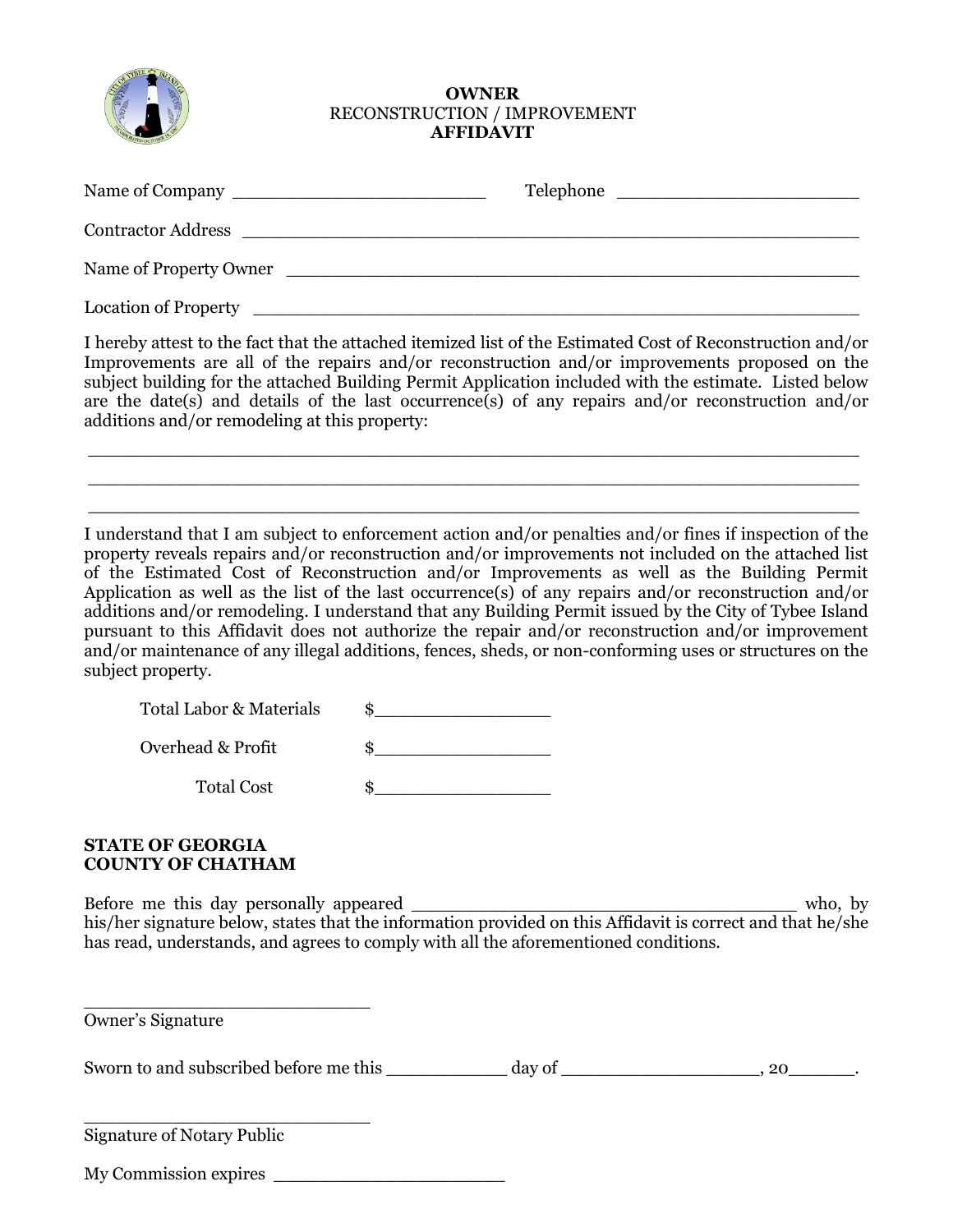

## **CONTRACTOR** RECONSTRUCTION / IMPROVEMENT **AFFIDAVIT**

|                                                                                      | Telephone |
|--------------------------------------------------------------------------------------|-----------|
| <b>Contractor Address</b><br><u> 1989 - Johann Stein, fransk politiker (d. 1989)</u> |           |
|                                                                                      |           |
| <b>Location of Property</b>                                                          |           |

I hereby attest to the fact that I, or a member of my staff, inspected the above mentioned property and produced the attached itemized list of the Estimated Cost of Reconstruction and/or Improvements. Further, all of the repairs and/or reconstruction and/or improvements proposed on the subject building for the attached Building Permit Application are included in this estimate.

I understand that I am subject to enforcement action and/or penalties and/or fines if inspection of the property reveals repairs and/or reconstruction and/or improvements not included on the attached list of the Estimated Cost of Reconstruction and/or Improvements as well as the Building Permit Application. I understand that any Building Permit issued by the City of Tybee Island pursuant to this Affidavit does not authorize the repair and/or reconstruction and/or improvement and/or maintenance of any illegal additions, fences, sheds, or non-conforming uses or structures on the subject property.

| Total Labor & Materials |  |
|-------------------------|--|
| Overhead & Profit       |  |
| <b>Total Cost</b>       |  |

## **STATE OF GEORGIA COUNTY OF CHATHAM**

Before me this day personally appeared \_\_\_\_\_\_\_\_\_\_\_\_\_\_\_\_\_\_\_\_\_\_\_\_\_\_\_\_\_\_\_\_\_\_\_ who, by his/her signature below, states that the information provided on this Affidavit is correct and that he/she has read, understands, and agrees to comply with all the aforementioned conditions.

Contractor's Signature

\_\_\_\_\_\_\_\_\_\_\_\_\_\_\_\_\_\_\_\_\_\_\_\_\_\_

Sworn to and subscribed before me this \_\_\_\_\_\_\_\_\_\_\_ day of \_\_\_\_\_\_\_\_\_\_\_\_\_\_\_\_\_\_, 20\_\_\_\_\_\_.

\_\_\_\_\_\_\_\_\_\_\_\_\_\_\_\_\_\_\_\_\_\_\_\_\_\_ Signature of Notary Public

My Commission expires \_\_\_\_\_\_\_\_\_\_\_\_\_\_\_\_\_\_\_\_\_